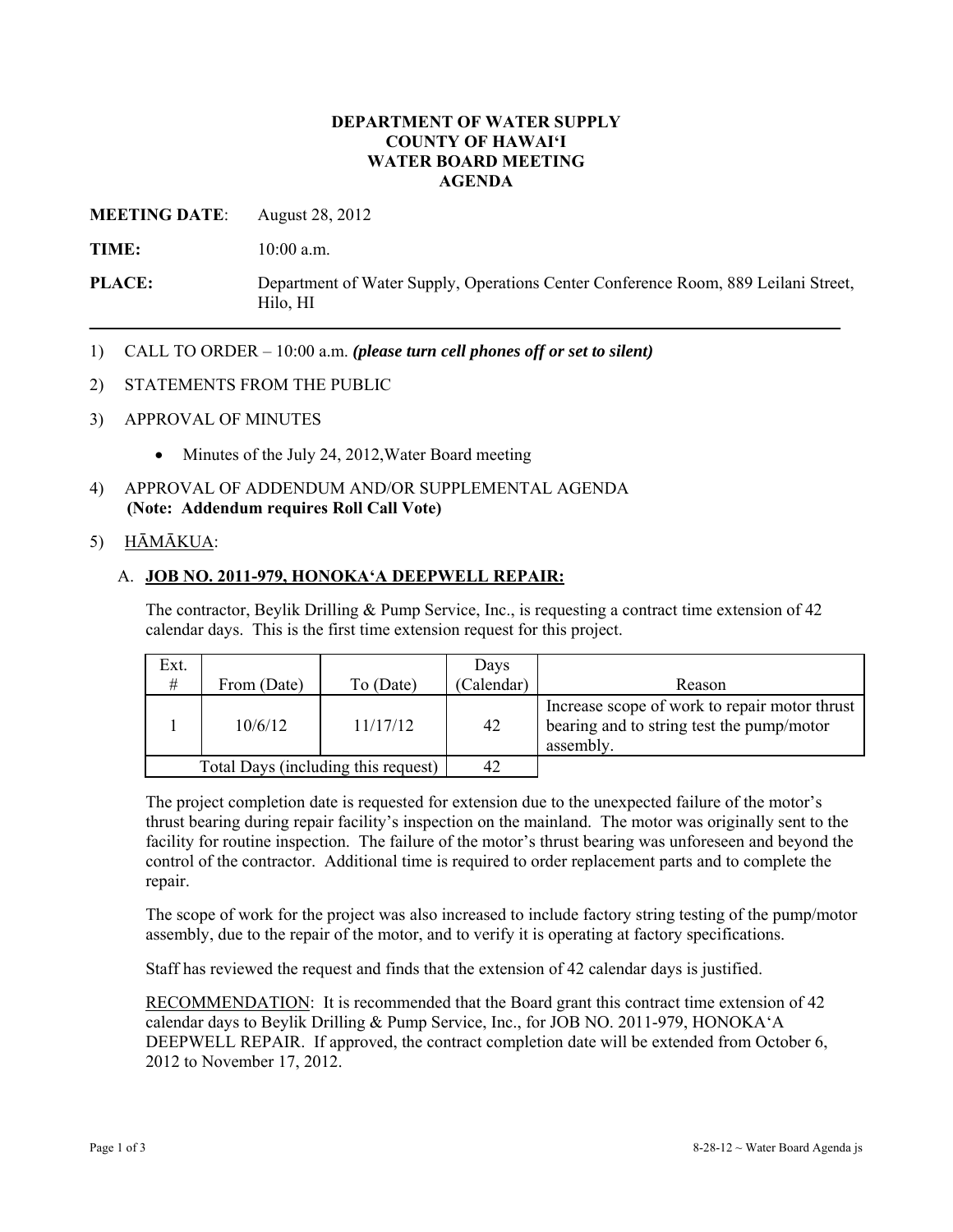## 6) NORTH KONA:

# A. **SECURITY AGREEMENT REGARDING COST-SHARING OF PALANI TRANSMISSION SYSTEM UNDER THE KEAHUOLU LANDS WATER RESOURCE DEVELOPMENT AGREEMENT PERTAINING TO LOTS 1 AND 2, TMK: NO. (3) 7-4-020 (PORTION):**

*(This Item was deferred at the July 24, 2012, meeting.)* 

For approval.

RECOMMENDATION: It is recommended that Water Board approve the subject agreement, and that the either the Chairperson or Vice-Chairperson be authorized to execute the agreement, subject to review as to form and legality by Corporation Counsel.

### 7) MISCELLANEOUS:

# A. **AD HOC FINANCE COMMITTEE REPORT:**

The Water Board's Ad Hoc Finance Committee Chairperson, Mr. Art Taniguchi, has been investigating the three focus areas (DWS's policies on credit card use, cash control and vehicle take-home), which encompass the scope of the Committee's work. At this meeting, the Committee may do the following:

 Discussion of DWS's cash handling procedures and proposed changes. Discussion may include a possible switchover to Oahu's billing system.

### B. **NOTICE TO CUSTOMERS RE: REVISED RULE 3-4 REGARDING CREDIT DEPOSITS:**

Discussion of the Notice to Customers regarding DWS's recently revised Rule 3-4, regarding credit deposits.

## C. **CONTRACT FOR MAINTENANCE AGREEMENT – SOUTH KOHALA, HĀMĀKUA, AND LAUPĀHOEHOE SITES (BRANTLEY CENTER, INC.)**

At the May 22, 2012, Water Board meeting, the Board approved a renewal of a Maintenance Agreement to Brantley Center, Inc., to perform site maintenance services for the Department in South Kohala, Hāmākua and Laupāhoehoe for two (2) years from July 1, 2012 to June 30, 2014, for a total cost over the two years of \$174,384.36.

The Department is requesting that rather than a renewal of a contract for two years, a contract be awarded for one year (Fiscal Year 2012-2013), for a total sum of \$86,293.56.

A two-year contract renewal was not able to be executed based upon HRS 76-77(16), which allows a specific civil service exemption for Qualified Community Rehabilitation programs for a period of one year.

The new contract would be as follows:

| South Kohala | $\overline{\phantom{0}}$ | \$47,011.20 |
|--------------|--------------------------|-------------|
| Hāmākua      | -                        | 31,422.60   |
| Laupāhoehoe  | -                        | 7,859.76    |
| Total:       | -                        | \$86,293.56 |

RECOMMENDATION: It is recommended that the Board award a CONTRACT FOR MAINTENANCE AGREEMENT – SOUTH KOHALA, HĀMĀKUA AND LAUPĀHOEHOE SITES to Brantley Center, Inc., for July 1, 2012 to June 30, 2013, at a cost of \$86,293.56, and that either the